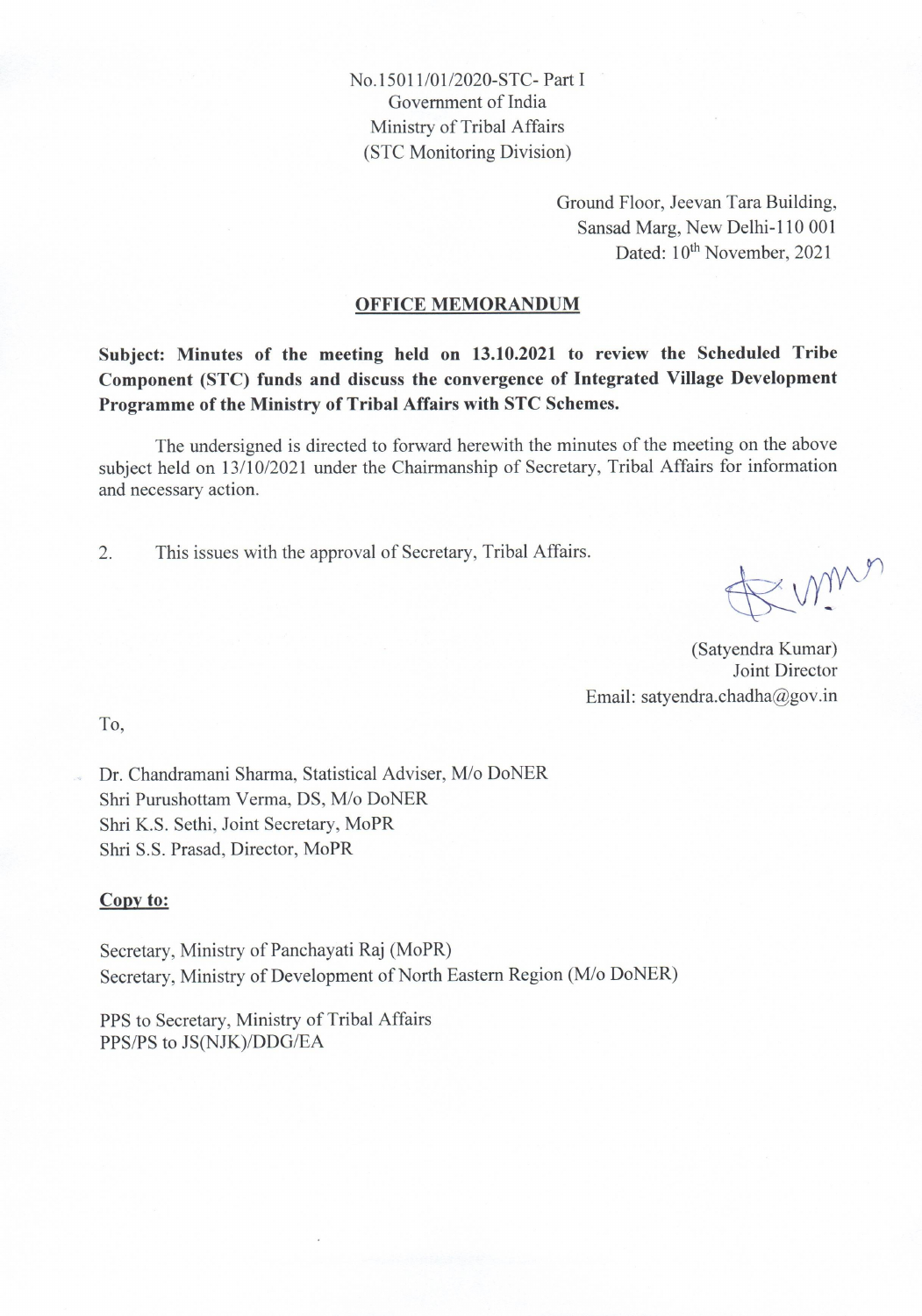## **Minutes of the meeting held on 13.10.2021 to review the Scheduled Tribe Component (STC) funds and discuss the convergence of Integrated Village Development Programme of the Ministry of Tribal Affairs with STC Schemes.**

A meeting was held under the Chairmanship of Secretary, Ministry of Tribal Affairs (MoTA) on 13.10.2021 at 4:00 P.M. with the Ministry of Development of North Eastern Region and Ministry of Panchayati Raj to review the allocation, utilization and physical progress of their schemes under STC funds and also to discuss on the convergence of the proposed Integrated Village Development Programme (ITVDP) of the MoTA being launched under the revamped Special Central Assistant to State Tribal Sub-Plan. A list of Officers who attended the meeting is given at Annexure.

**2.** Main points of the discussion held, Ministry-wise, are given below:

### **3. Ministry of Development of North Eastern Region (M/o DoNER)**

Ministry of Development of North Eastern Region is mandated to allocate 8.6 percent of the total scheme allocation as STC funds as per NITI Aayog guidelines. However, it was observed from the STC monitoring system that the Ministry is making higher STC allocation i.e. about 27% of their Scheme budget during the last five years. The STC allocation of the M/o DoNER in current FY (2021-22) is Rs. 716.87 Cr out of their total budget of Rs. 2637.49 Cr and the utilization of funds for FY 2021-22 is Rs. 376.65 (as on  $10^{th}$  October 2021). M/o DoNER is making STC allocating under their 7 schemes viz. (i) North East Special Infrastructure Development Scheme (NESIDS) which includes two sub-schemes i.e., Hill area development programme and North East special infrastructure development programme, (ii) Central Pool of Resources for North East and Sikkim, (iii)Schemes of North East Council, (iv) Schemes of North East Council (Special Development Projects), (v) Karbi Anglong Autonomous Territorial Council(vi) Dima Hasao Territorial Council and (vii) Bodoland Territorial Council. More than forty percent STC allocation is under NESIDS.

3.2 While appreciating higher allocation and utilization of STC funds by DoNER during last five years, Secretary, Tribal Affairs enquired whether M/o DoNER has a separate budget line for TSP allocation or the TSP portion is allocated from the 10% NE budget provision of all Central Ministries/Departments. Statistical Adviser, M/o DoNER informed that the Ministry has separate budget line for TSP allocation under the Ministry budget Grant No. 23 of the Union Budget Statement.

3.3 Secretary, TA suggested that NITI Aayog may relook at the guidelines and there may be scope for higher allocation than the mandatory norms as there are Ministries/Departments such as MDoNER who have scope to allocate higher funds under STC. Deputy Secretary, M/o DONER informed that NITI Aayog mandated their Ministry to allocate 27.18 percent of funds as STC. DDG, MoTA requested to share the communication of NITI Aayog in this regard.

3.4 Secretary, TA observed that the Schemes of North East Council (NEC) is having higher allocation of funds under the STC but utilisation/expenditure by the NEC is low. Secretary, TA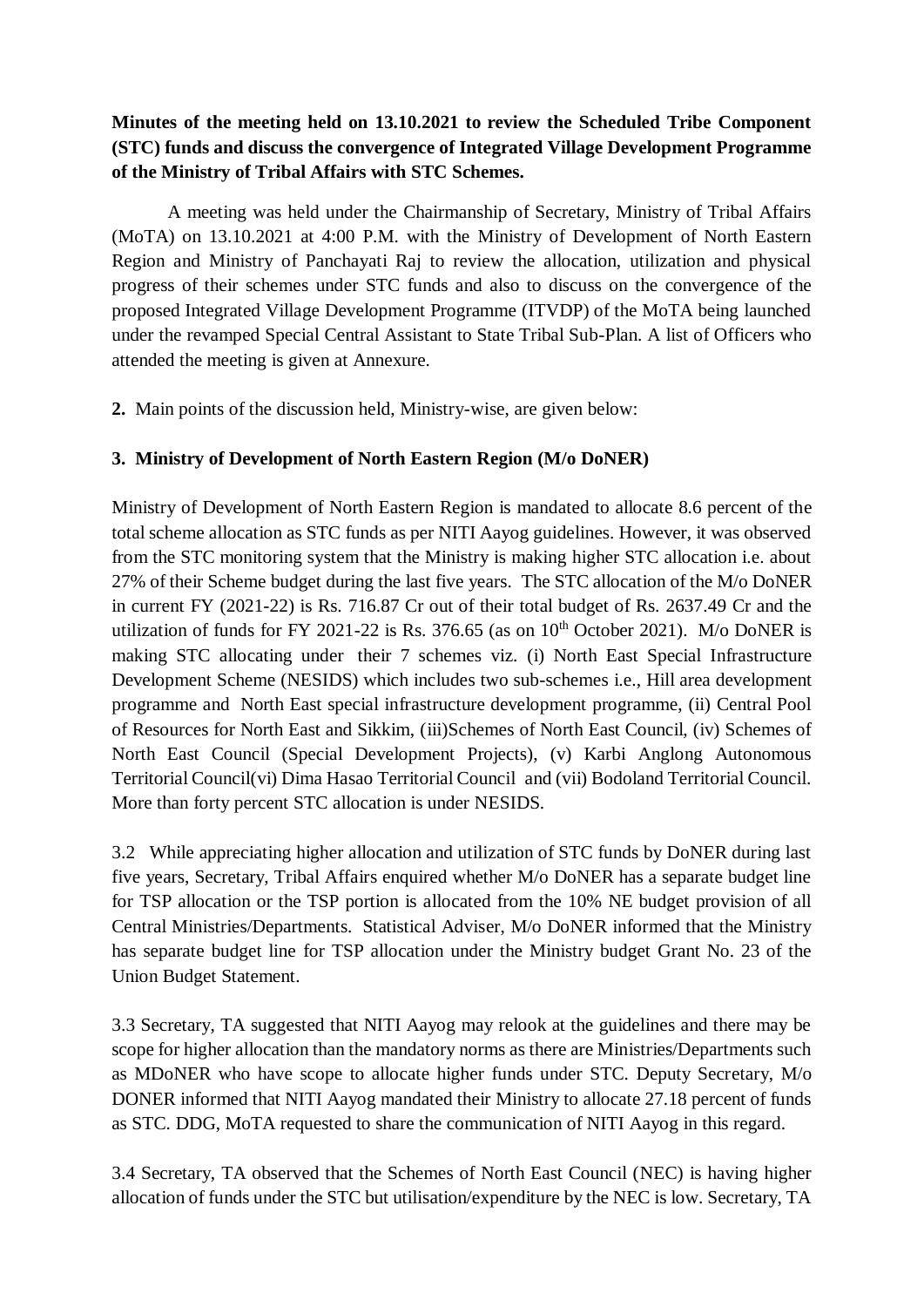asked the about the NEC mandate and major activities and why the Council not spending the allocated funds. Secretary, TA suggested that the NEC may also take up the TSP issues such as allocation, utilization, focus areas and activities under TSP so that the TSP funds utilized properly among the North Eastern States.

3.5 Statistical Adviser, MDoNER clarified that the NEC function under DoNER, and the Chairman of the NEC report to the Secretary M/o DoNER. The Council has mandate to promote the development of North Eastern States with focus on roads, bridges, tourism, health, education, and infrastructure. He further stated that there is scope to improve the fund utilization and they will take it up with NEC.

3.6 Joint Secretary (NJK) stated that stated that based on Mission Antodaya data of Rural Development and Census 2011 MoTA has identified 36428 tribal dominated villages (having 50 percent or more tribal and at least 500 tribal) having infrastructural gaps for integrated development. He explained that the idea is to have village level targeted infrastructure. The village level data or gap analysis has already shared with State Governments. M/o DoNER may coordinate with State Governments and asked them to use the data and information for identification of villages and areas of intervention.

3.7 Statistical Adviser, MDoNER stated that the Ministry is very much interested and will be using the MoTA selected list villages for their focused intervention under STC component. He requested that when such communications are being sent to State Governments, a copy of the same may be forwarded to them also.

3.8 Joint Secretary (NJK) stated that there are enough TSP funds and there should be an effort from the line Ministries/Departments to coordinate with States to focus on the coverage of these villages already selected based on the gap analysis by MoTA. The TSP funds should focus on these identified villages and focused areas of development such as health, nutrition, education and infrastructure development.

3.9 Secretary, TA emphasized that M/o DoNER can cover these villages on priority basis and this can be done by suggesting the State Governments to incorporate or focus on these villages in the proposals from State Governments.

3.10 Secretary, TA in his final remarks stated that we should try to provide every village in North Eastern Region with access to basic amenities and infrastructure within their villages/habitation. He asked that any communication from MoTA to NE States should also copied to MDoNER for effective coordination and cooperation.

### **4. Ministry of Panchayati Raj (MoPR)**

Ministry of Panchayati Raj is mandated to allocate 8.6 percent of total scheme allocation as STC funds. MoPR is adhering to the norms since FY 2020-21. MoPR has allocated 9 percent of total scheme allocation as STC in FY 2021-22. MoPR is making allocation under one scheme namely Rashtriya Gram Swaraj Abhiyan (RGSA).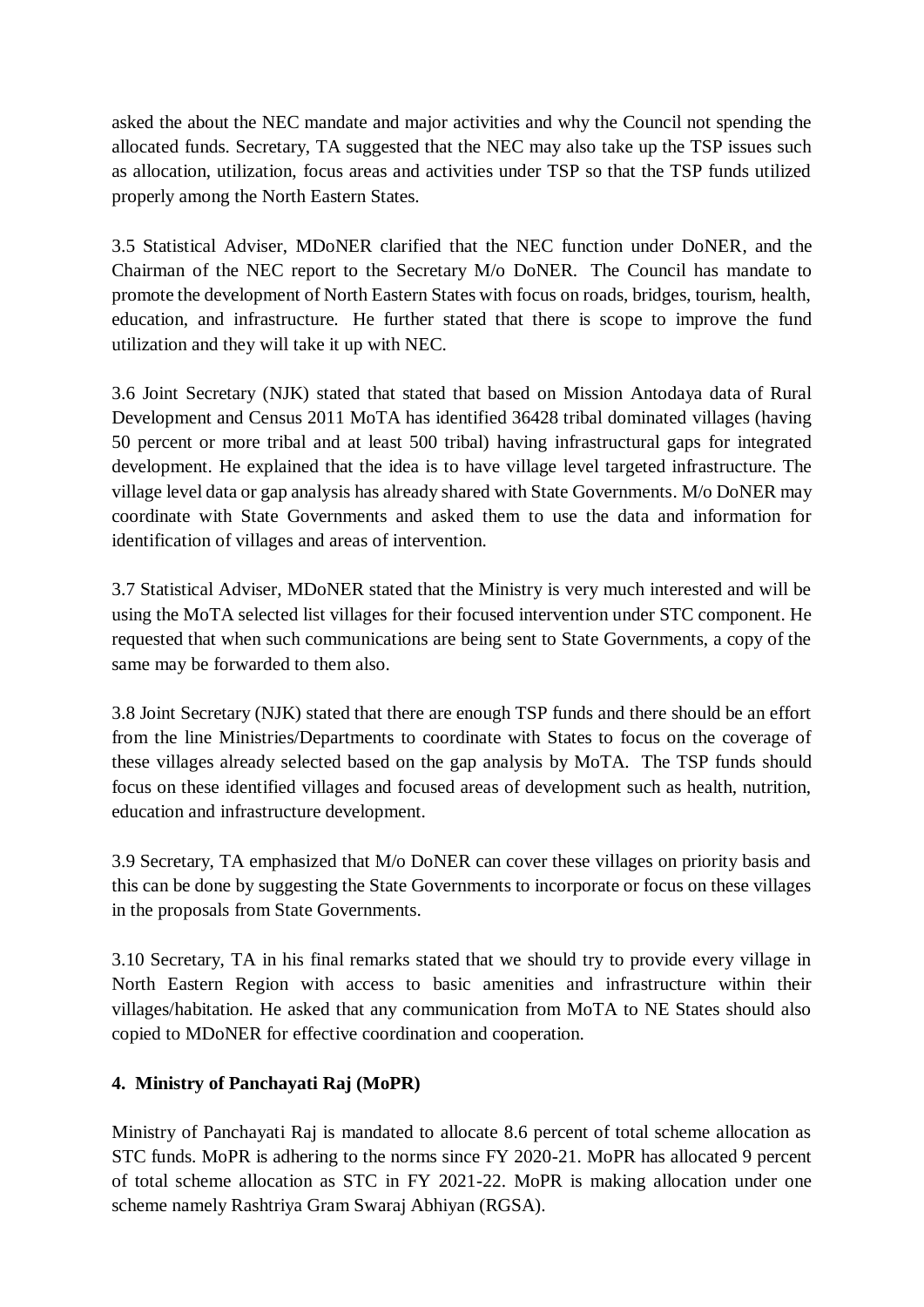4.2 Joint Secretary, MoPR informed that under RGSA funds are provided to Panchayats and the objective of Rashtriya Gram Swaraj Abhiyan (RGSA) is to develop and strengthen the capacities of Panchayati Raj Institutions (PRIs) for rural local governance to become more responsive towards local development needs, preparing the participatory plans that leverage technology, efficient and optimum utilization of available resources for realizing sustainable solutions to local problems. They conduct capacity building progarmmes for elected representatives of Gram Panchayats. They are having two courses – (i) Foundation Course (within 6 months of election) (ii) Refresher Course (after two years of election).

4.3 Ministry of Panchayati Raj on their initiative "eGramSwaraj" a user-friendly web-based portal aims to bring in better transparency in the decentralized planning, progress reporting and work-based accounting at local level governance – District, Block and Gram Panchayats level. To understand the implementation mechanism and technical inputs for developing similar yet enhanced application/system for MoTA's under its initiative for integrated village Development Programme, Secretary, TA invited Joint Secretary, Ministry of Panchayati Raj to make a presentation on their initiative "eGramSwaraj" – People's Plan Campaign (PPC) Sabki Yojana Sabka Vikas.

4.4 Joint Secretary, MoPR in his presentation stated that MoPR has launched eGramSwaraj, a user-friendly web-based portal which aims to bring in better transparency in the decentralized planning, progress reporting and work-based accounting. Its primary objective is to enable the Gram Panchayats people planning which is simplified Work Based Accounting Application for Panchayati Raj. It further strengthens e-Governance in Panchayati Raj Institutions (PRIs) across the country. Panchayats have been asked for the preparation of Panchayat Development Plan (PDP) for economic development and social justice utilizing the resources available to them. The PDP planning process has to be comprehensive and based on participatory process which involves the full convergence with Schemes of all related Central Ministries / Line Departments related to 29 subjects enlisted in the Eleventh Schedule of the Constitution. A detailed discussion was held on various modules of the portal and how these can be used for MoTA's proposed ITVDP with suitable customization.

4.5 Secretary, TA stated that the presentation helped to understand the initiative, implementation mechanism and technical requirements so as to draw insights and technical inputs for the MoTA's proposed initiative Village Development Programme. He further suggested that a separate JS level meeting may be held to discuss various aspects further particularly on the technical aspects regarding developing holistic web portal which takes care of the MoTA requirements and addresses all the issues to support the village level targeting and focused interventions.

The meeting ended with a vote of thanks to the Chair.